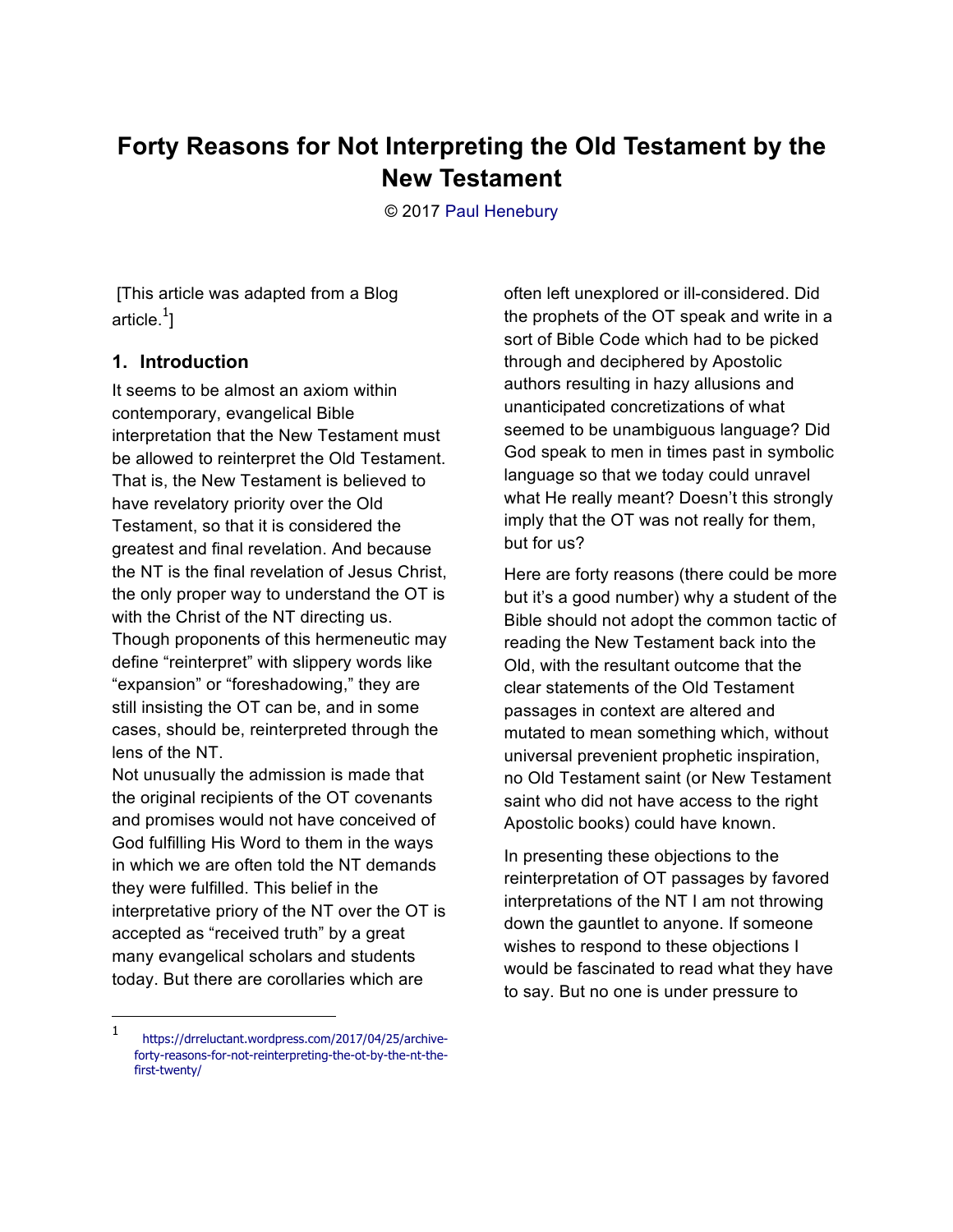agree with me. However, I hope these forty reasons will be given thoughtful consideration by anybody who comes across them.

I believe, of course, that the NT does throw much light upon the OT text. But it never imposes itself upon the OT in such a way as to essentially treat it as a sort of 'palimpsest' over which an improved NT message must be inscribed. By way of illustration, there are huge ramifications in making a dubious allusion in John 7:38 to Zechariah 14:8 a basis for a doctrine of the expansion of the spiritual temple over the face of the earth. Such a questionable judgment essentially evaporates huge amounts of OT material from, e.g., Numbers 25; Psalm 106; Isaiah 2; 33; 49; Jeremiah 30-33; Ezekiel 34; 36- 37; 40-48; Amos 9; Micah 4-5; Zephaniah 3; Zechariah 2; 6; 8; 12-14; and Malachi 3, as well as all those other passages which intersect with them. I believe that the cost is too high as well as quite unnecessary.

With that introduction in mind, here, then, are my forty objections for consideration:

- 1. Neither Testament instructs us to reinterpret the OT by the NT. Hence, we venture into uncertain waters when we allow this. No Apostolic writer felt it necessary to place in our hands this hermeneutical key, which they supposedly used when they wrote the NT.
- 2. Since the OT was the Bible of the Early Christians it would mean no one could be sure they had correctly interpreted the OT until they had the NT. In many cases this deficit would last for a good three centuries after the first coming of Jesus Christ.
- 3. If the OT is in need of reinterpretation because many of its referents (e.g. Israel, land, king, throne, priesthood, temple, Jerusalem, Zion, etc.) in actual fact refer symbolically to Jesus and the NT Church, then these OT "symbols" and "types" must be seen for what they are in the NT. But the NT never does plainly identify the realities and antitypes these OT referents are said to point towards. Thus, this assumption forces the NT into saying things it never explicitly says (e.g. that the Church is "the New Israel," the "land" is the new Creation, or the seventh day Sabbath is now the first day "Christian Sabbath").
- 4. Furthermore, this approach forces the OT into saying things it really does not mean (e.g. Ezekiel 43:1-7, 10-12).
- 5. It would require the Lord Jesus to have used a brand new set of hermeneutical rules in, e.g., Lk. 24:44; rules not accessible until the arrival of the entire NT, and not fully understood even today. These would have to include rules for each "genre", which would not have been apparent to anyone interpreting the OT on its own terms.
- 6. If the OT cannot be interpreted without the NT then what it says on its own account cannot be trusted, as it could well be a "type," or even part of an obtuse redemptive state of affairs to be alluded to and reinterpreted by the NT.
- 7. Thus, it would mean the seeming clear predictions about the Coming One in the OT could not be relied upon to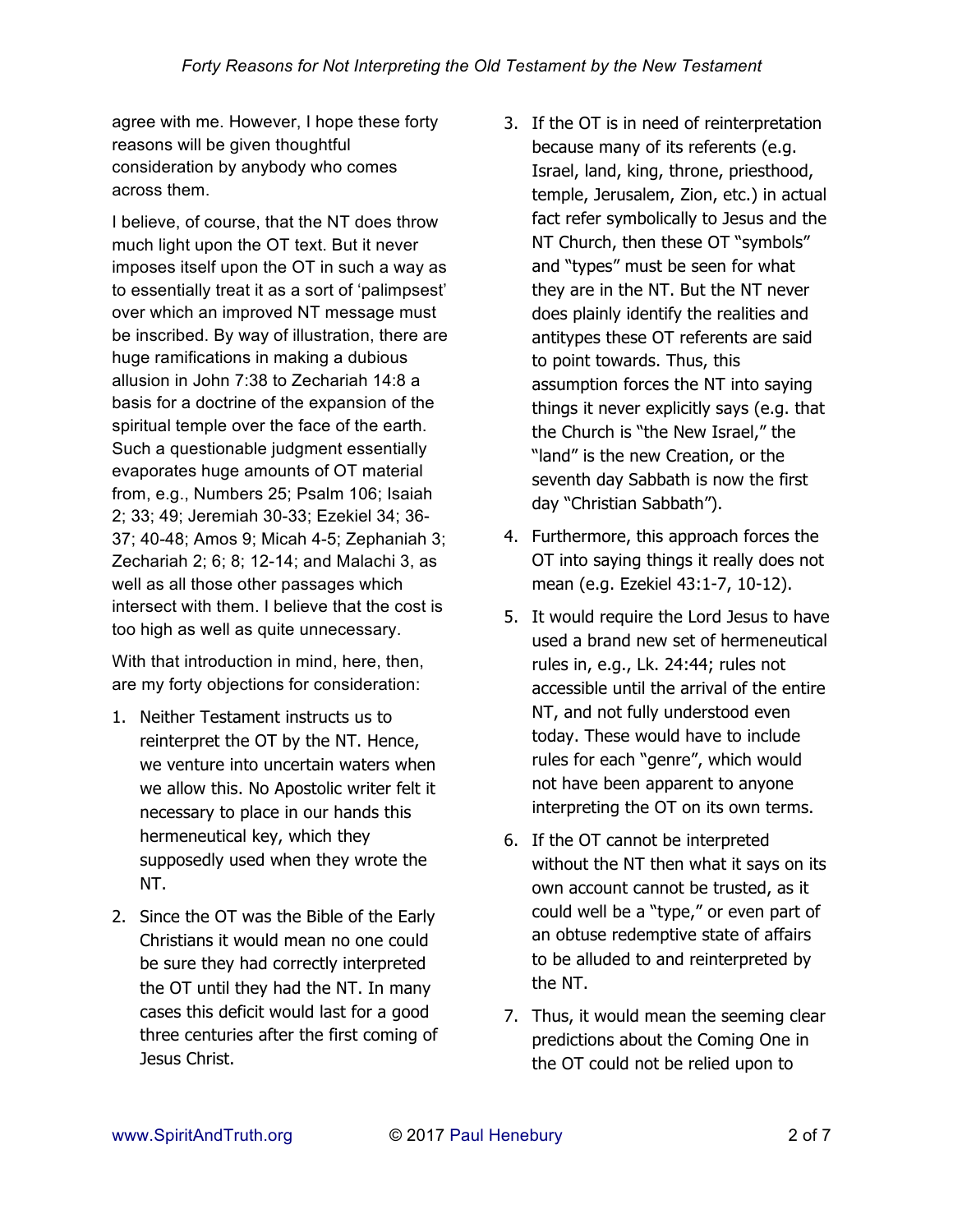present anything but a typological/symbolic picture which would need deciphering by the NT. The most clearly expressed promises of God in the OT (e.g. Jer. 31:31f.; 33:15-26; Ezek. 40-48; Zech. 14:16- 21) would be vulnerable to being eventually turned into types and shadows.

- 8. It would excuse anyone (e.g. the scribes in Jn. 5:35f.) for not accepting Jesus' claims based on OT prophecies – since those prophecies required the NT to reinterpret them. Therefore, the Lord's reprimand of the scribes in the context would have been unreasonable.
- 9. Any rejection of this, with a corresponding assertion that the OT prophecies about Christ did mean what they said, would create the strange hermeneutical paradox of finding clear, plain-sense testimony to Christ in the OT while claiming the OT cannot be interpreted without the NT. One could not maintain this position without calling the whole assumption under review.
- 10. The divining of these OT types and shadows is no easy task, especially as the NT does not provide any specific help on the matter. NT scholarship has never come to consensus on these matters, let alone "the common people" to whom the NT was purportedly written.
- 11. Thus, this approach pulls a "typological shroud" over the OT, denying to its Author the credit of meaning what He

says and saying what He means (e.g. what does one make of the specificity of Jer. 33:14-26 or Zeph. 3:9-20?).

- 12. If the Author of the OT does not mean what He appears to say, but is in reality speaking in types and shadows, which He will apparently reveal later, what assurance is there that He is not still speaking in types and shadows in the NT? Especially is this problem intensified because many places in the NT are said to be types and shadows still (e.g. the Temple in 2 Thess. 2 and Rev. 11).
- 13. This view imposes a "unity" on the Bible which is symbolic and metaphorical only. Hence, taking the Bible in a normal, plain-sense should destroy any unity between the Testaments. What we mean by "normal, plain-sense" is the sense scholars advocating this view take for granted their readers will adopt with them, which we would identify as "literal."
- 14. However, a high degree of unity can be achieved by linking together the OT and NT literature in a plain-sense, even though every question the interpreter may have will not be answered. Hence, this position that the NT must reinterpret the OT ignores or rejects the fact that, taken literally (in the sense defined above) the OT makes good sense. But in ignoring this truth, Christians may pull down upon themselves the same kind of accusations of defensive special-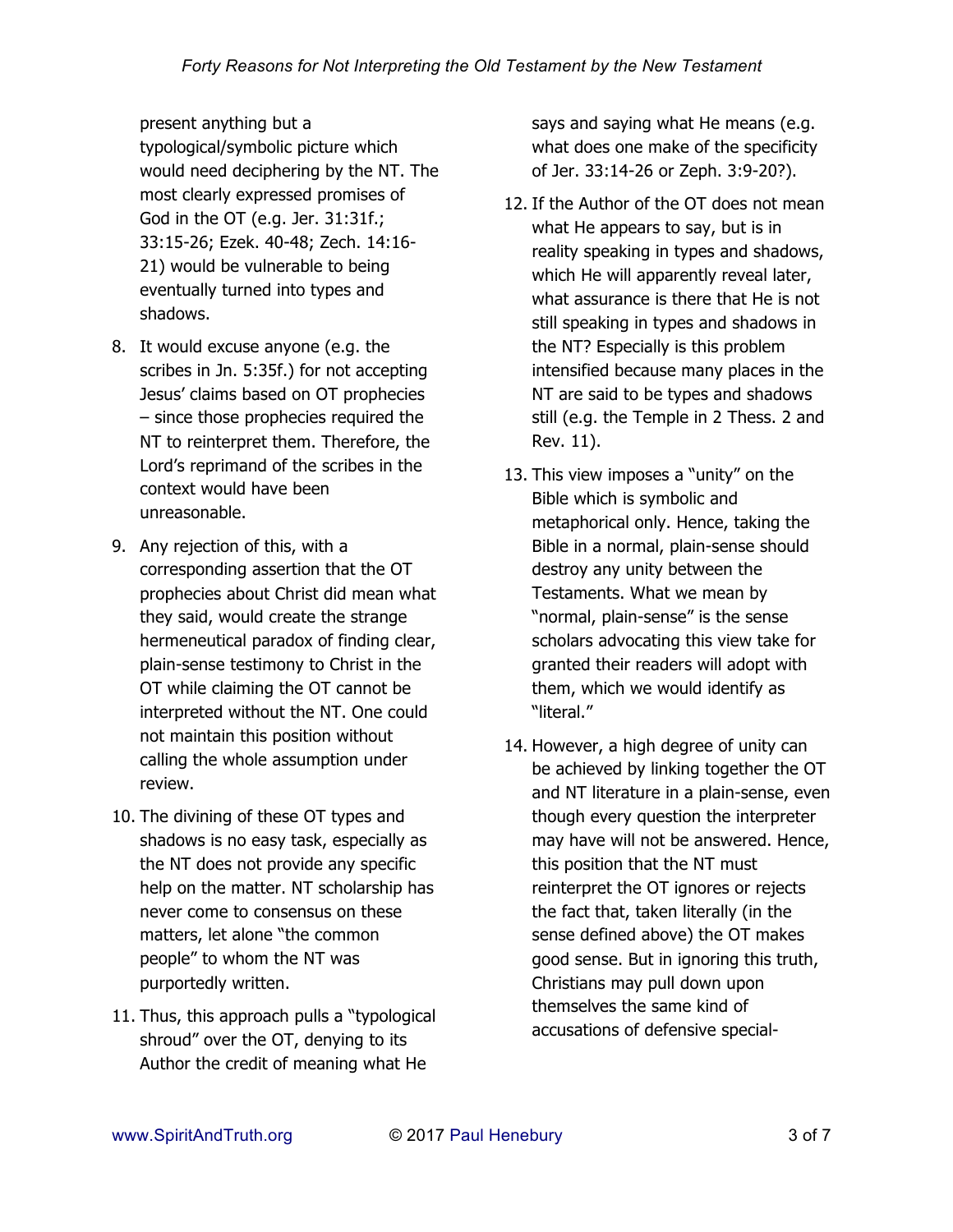pleading which they accuse religions like Islam and Mormonism of using.

- 15. Saying the types and shadows in the OT (which supposedly include the land given to Israel, the throne in Jerusalem, the temple of Ezekiel, etc.), are given their proper concrete meanings by the NT implies neither the believer nor the unbeliever can comprehend God's promises solely from the OT.
- 16. Thus, no unbeliever could be accused of unbelief so long as they only possessed the OT, since the apparatus for belief (the NT) was not within their grasp.
- 17. This all makes mincemeat of any claim for the perspicuity of Scripture. At the very least it makes this an attribute possessed only by the NT, and only tortuous logic could equate the word "perspicuity" to such wholesale symbolic and typological approaches.
- 18. Thus, the OT is deprived of its own hermeneutical integrity. This would render warnings such as that found in Proverbs 30:5-6 pointless, since the meaning of the OT words must be added to in order to find their concrete references.
- 19. A corollary to this is that the authority of the OT to speak in its own voice is severely undermined.
- 20. In consequence of the above the status of the OT as "Word of God" would be logically inferior to the status of the NT. The result is that the NT (which refers to the OT as the "Word

of God") is more inspired than the OT, producing the unwelcome outcome of two levels of inspiration.

- 21. Saying the NT must reinterpret the OT also devalues the OT as its own witness to God and His Plans. For example, if the promises given to ethnic Israel of land, throne, temple, etc. are somehow "fulfilled" in Jesus and the Church, what was the point of speaking about them so pointedly? Cramming everything into Christ not only destroys the clarity and unity of Scripture in the ways already mentioned, it reduces the biblical covenants down to the debated promise of Genesis 3:15. The [true] expansion seen in the covenants (with all their categorical statements) is deflated into a single sound-bite of "the Promised Seed-Redeemer has now come and all is fulfilled in Him." This casts aspersions on God as a communicator and as a covenant-Maker, since there was absolutely no need for God to say many of the things He said in the OT, let alone bind himself by oaths to fulfill them (a la Jer. 31 & 33. Four covenants are cited in Jer. 33; three in Ezek. 37).
- 22. It forces one to adopt a "promise fulfillment" scheme between the Testaments, ignoring the fact that the OT possesses no such promise scheme, but rather a more relational "covenant – blessing" scheme.
- 23. It effectively shoves aside the hermeneutical import of the inspired inter-textual usage of an earlier OT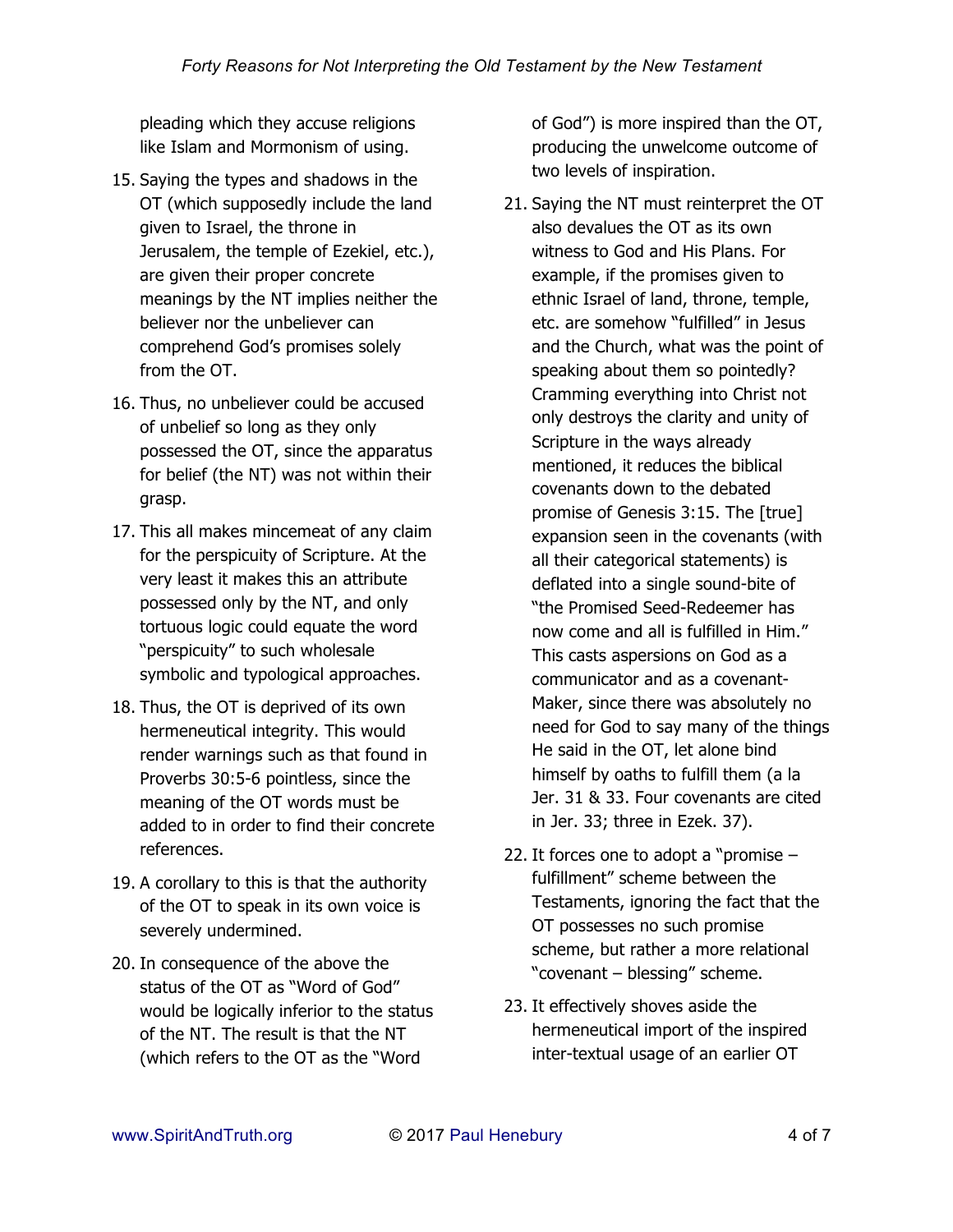text by later OT writers (e.g. earlier covenants are cited and taken to mean what they say in Psa. 89:33-37; 105:6- 12; 106:30-31: 132:11-12; Jer. 33:17- 18, 20-22, 25-26; Ezek. 37:14, 21-26). God is always taken at face value (e.g. 2 Ki. 1:3-4, 16-17; 5:10, 14; Dan. 9:2, 13). This sets up an expectation that covenant commitments will find "fulfillment" in expected ways, certainly not in completely unforeseeable ones.

- 24. It forces clear descriptive language into an unnecessary semantic mold (e.g. Ezek. 40-48; Zech. 14). A classic example being Ezekiel's Temple in Ezek. 40ff. According to the view that the NT reinterprets the Old, it is not a physical temple even though scholars across every spectrum declare that a physical temple is clearly described.
- 25. It impels a simplistic and overly dependent reliance on the confused and confusing genre labeled "apocalyptic" – a genre about which there is no scholarly definitional consensus.
- 26. It would make the specific wording of the covenant oaths, which God took for man's benefit, misleading and hence unreliable as a witness to God's intentions. This sets a poor precedent for people making covenants and not sticking to what they actually promise to do (e.g. Jer. 34:18; cf. 33:15ff. and 35:13-16). This encourages theological nominalism, wherein God's oath can be altered just because He says it can.
- 27. Since interpreters in the OT (Psa. 105:6-12); NT (Acts 1:6); and the

inter-testamental period (e.g. Tobit 14:4-7) took the covenant promises at face value (i.e. to correspond precisely to the people and things they explicitly refer to), this would mean God's testimony to Himself and His works in those promises, which God knew would be interpreted that way, was calculated to deceive the saints. Hence, a "pious transformation" of OT covenant terms through certain interpretations of NT texts backfires by giving ammunition to those who cast aspersions on the God of the OT.

- 28. The character of any being, be it man or angel, but especially God, is bound to the words agreed to in a covenant (cf. Jer. 33:14, 24-26; 34:18). This being so, God could not make such covenants and then perform them in a way totally foreign to the plain wording of the oaths He took; at least not without it testifying against His own holy veracious character. Hence, not even God could "expand" His promises in a fashion that would lead literally thousands of saints to be misled by them.
- 29. A God who would "expand" His promises in such an unanticipated way could never be trusted not to "transform" His promises to us in the Gospel. Thus, there might be a difference between the Gospel message as we preach it (relying on the face value language of say Jn. 3:16; 5:24; Rom. 3:23-26), and God's real intentions when He eventually "fulfills" the promises in the Gospel.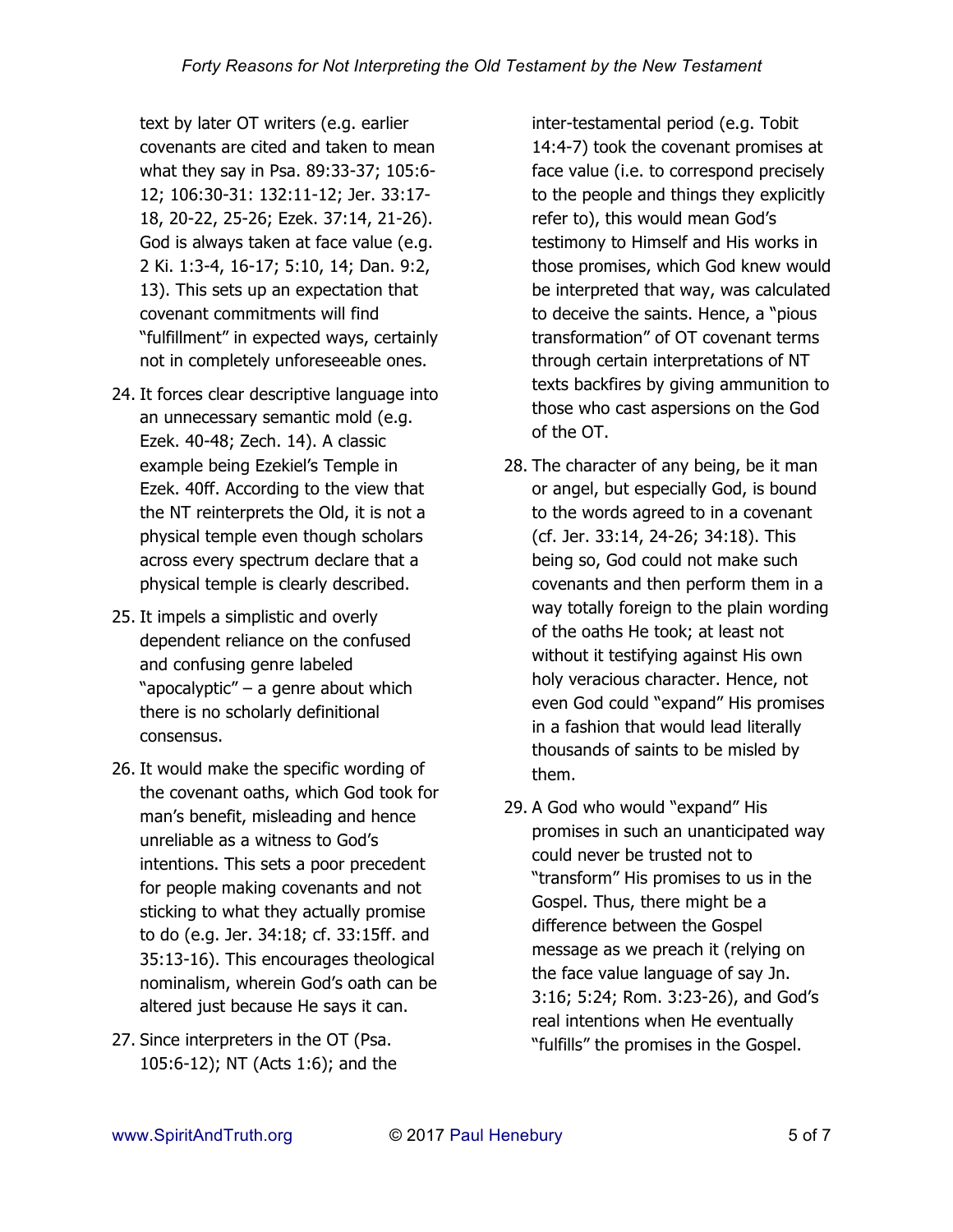Since it is thought that He did so in the past, it is conceivable that He might do so again in the future. Perhaps the promises to the Church will be "fulfilled" in totally unexpected ways with a people other than the Church, the Church being just a shadow of a future reality?

- 30. Exegetically it would entail taking passages in both Testaments literally and non-literally at the same time (e.g. Isa. 9:6-7; 49:6; Mic. 5:2; Zech. 9:9; Lk. 1:31-33; Rev. 7).
- 31. Exegetically it would also impose structural discontinuities into prophetic books (e.g. God's glory departs a literal temple by the east gate in Ezekiel 10, but apparently returns to a spiritual temple through a spiritual east gate in Ezekiel 43!).
- 32. In addition, it makes the Creator of language the greatest rambler in all literature. Why did God not just tell the prophet, "When the Messiah comes He will be the Temple and all those in Him will be called the Temple"? That would have saved thousands of misleading words at the end of Ezekiel.
- 33. It ignores the life-setting of the disciples' question in Acts 1:6 in the context of their already having had forty days teaching about the very thing they asked about ("the kingdom" – see Acts 1:3). This reflects badly on the clarity of the Risen Lord's teaching about the kingdom. But the tenacity with which these disciples still clung to literal fulfillments would also prove the

validity of #'s 23, 26, 27, 28 & 32 above.

- 34. This resistance to the clear expectation of the disciples also ignores the question of the disciples, which was about the timing of the restoration of the kingdom to Israel, not its nature.
- 35. It turns the admonition to "keep" the words of the prophecy in Revelation 1:3 into an absurdity, because the straight forward, non-symbolic understanding of the numbers (7, 42, 144000, 1260, 1000, etc) and persons and places (twelve tribes of Israel, the Two Witnesses, the Beast and False Prophet, Jerusalem, Babylon, New Jerusalem, etc.), which is in large part built upon the plain sense of the OT is rejected in favor of tentative symbolic/typological interpretations. But how many people can "keep" what they are uncertain is being "revealed"?
- 36. It makes the unwarranted assumption that there can only be one people of God. Since the OT speaks of Israel and the nations (e.g. Zech. 14:16f.); Paul speaks of Israel and the Church (e.g. Rom. 11:25, 28; Gal. 6:16; 1 Cor. 10:32; cf. Acts 26:7), and the Book of Revelation speaks of Israel separated from the nations (Rev. 7), and those in New Jerusalem distinguished from "the kings of the earth" (Rev. 21:9-22:5), it seems precarious to place every saved person from all ages into the Church.
- 37. In reality what happens is that the theological presuppositions of the interpreter are read into the NT text and then back into the OT. There is a